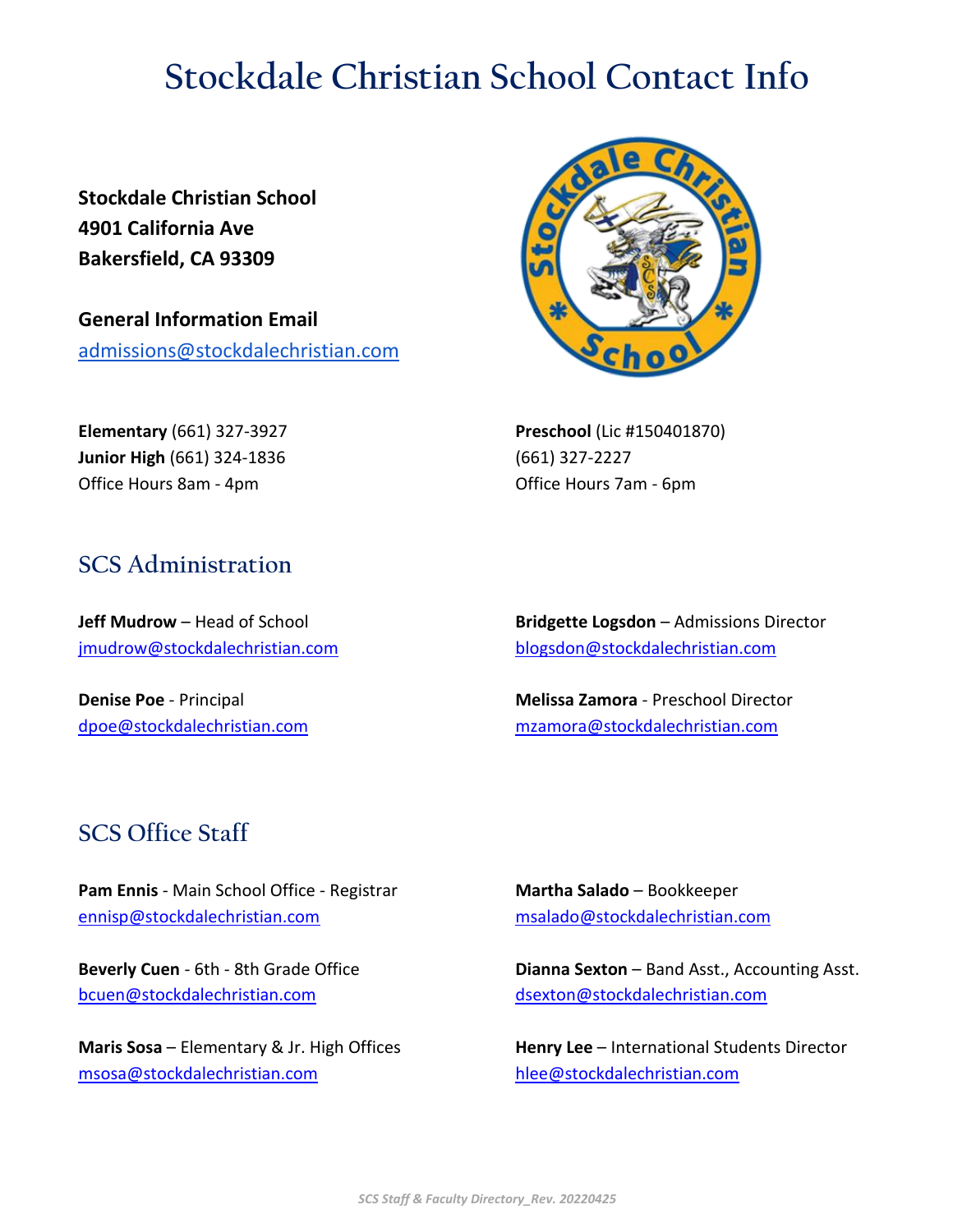## **SCS Faculty**

**Becci McClain** - Kindergarten Teacher [bmcclain@stockdalechristian.com](mailto:bmcclain@stockdalechristian.com)

**Kristen Onaindia** – Kindergarten Teacher [konaindia@stockdalechristian.com](mailto:konaindia@stockdalechristian.com)

**Anna Horneck** – 1st Grade Teacher [ahorneck@stockdalechristian.com](mailto:ahorneck@stockdalechristian.com)

**Christine Coble** – 1<sup>st</sup> Grade Teacher [ccoble@stockdalechristian.com](mailto:ccoble@stockdalechristian.com)

**Ashley Pettichord** – 2nd Grade Teacher [apettichord@stockdalechristian.com](mailto:apettichord@stockdalechristian.com)

**Janelle Herndon** – 2nd Grade Teacher [jherndon@stockdalechristian.com](mailto:jherndon@stockdalechristian.com)

**Beth Clausen** – 3rd Grade Teacher [bclausen@stockdalechristian.com](mailto:bclausen@stockdalechristian.com)

**Brittney Alldredge** – 3rd Grade Teacher [balldredge@stockdalechristian.com](mailto:balldredge@stockdalechristian.com)

**Maggie Shevchenko** – 3rd Grade Teacher [mshevchenko@stockdalechristian.com](mailto:mshevchenko@stockdalechristian.com)

**Dorothy Picking** – 4th Grade Teacher [dpicking@stockdalechristian.com](mailto:dpicking@stockdalechristian.com)

**Richard McAuliffe** – 4th Grade Teacher [rmcauliffe@stockdalechristian.com](mailto:rmcauliffe@stockdalechristian.com)

**Alena Baker** – 5th Grade Teacher [abaker@stockdalechristian.com](mailto:abaker@stockdalechristian.com)

**Kelly Nighbert** – 5th Grade Teacher [knighbert@stockdalechristian.com](mailto:knighbert@stockdalechristian.com)

**Amy Carter** – Computer Lab Teacher [acarter@stockdalechristian.com](mailto:acarter@stockdalechristian.com)

**Marcela Gonzalez** – Spanish Teacher [mgonzalez@stockdalechristian.com](mailto:mgonzalez@stockdalechristian.com)

**Kyla Barrett** - 6th-8th Grade Teacher [kbarrett@stockdalechristian.com](mailto:kbarrett@stockdalechristian.com)

**Renee Baziuk** – 6th-8th Grade Teacher [rbaziuk@stockdalechristian.com](mailto:rbaziuk@stockdalechristian.com)

**Tim Cox** - 6th–8th Grade Teacher [tcox@stockdalechristian.com](mailto:tcox@stockdalechristian.com)

**Shane Davidson** - 6th-8th Grade Teacher [sdavidson@stockdalechristian.com](mailto:sdavidson@stockdalechristian.com)

**RuthAnn Hierlmeier** – 6th-8th Grade Teacher [rhierlmeier@stockdalechristian.com](mailto:rhierlmeier@stockdalechristian.com)

**Felicia Patton** - 6th-8th Grade Teacher [fpatton@stockdalechristian.com](mailto:fpatton@stockdalechristian.com)

**Hector Santiago** – 7<sup>th</sup> & 8<sup>th</sup> Grade Teacher [hsantiago@stockdalechristian.com](mailto:hsantiago@stockdalechristian.com)

**Gary Scudder** - Director of Music [bandroom@stockdalechristian.com](mailto:bandroom@stockdalechristian.com)

**Scott Cross** - Assistant Director of Music [scross@stockdalechristian.com](mailto:scross@stockdalechristian.com)

**Anna Poe** – Director of Piano Studio [apoe@stockdalechristian.com](mailto:apoe@stockdalechristian.com)

**Mandy Van Dyke** – Piano Teacher [mvandyke@stockdalechristian.com](mailto:mvandyke@stockdalechristian.com)